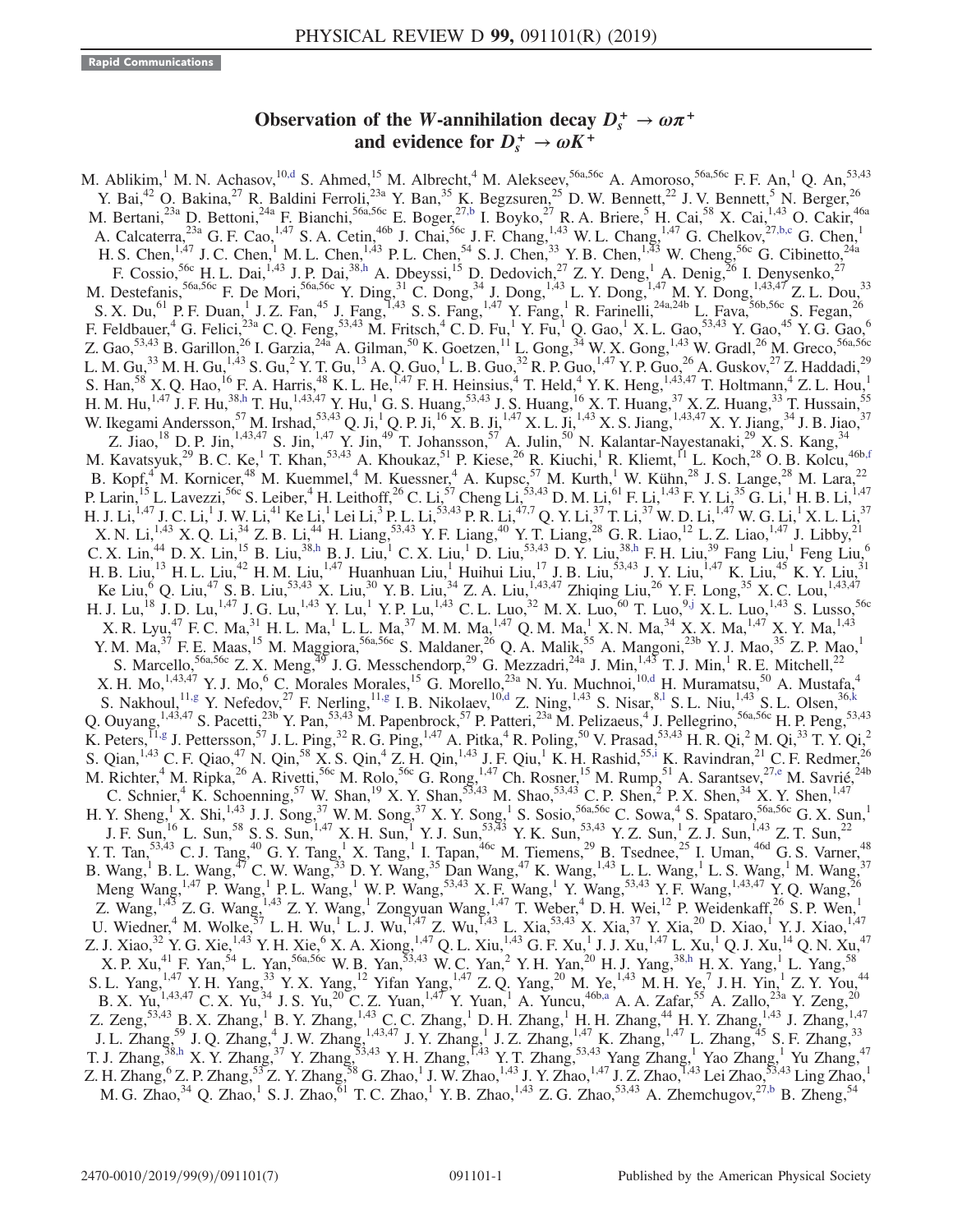J. P. Zheng,<sup>1,43</sup> W. J. Zheng,<sup>37</sup> Y. H. Zheng,<sup>47</sup> B. Zhong,<sup>32</sup> L. Zhou,<sup>1,43</sup> Q. Zhou,<sup>1,47</sup> X. Zhou,<sup>58</sup> X. K. Zhou,<sup>53,43</sup>  $X.$  R. Zhou, $53,43$   $X.$  Y. Zhou, $1$  Xiaoyu Zhou, $20$  Xu Zhou, $20$  A. N. Zhu, $1,47$  J. Zhu, $34$  J. Zhu, $44$  K. Zhu, $1$  K. J. Zhu, $1,43,47$  S. Zhu, $1$ S. H. Zhu,<sup>52</sup> X. L. Zhu,<sup>45</sup> Y. C. Zhu,<sup>53,43</sup> Y. S. Zhu,<sup>1,47</sup> Z. A. Zhu,<sup>1,47</sup> J. Zhuang,<sup>1,43</sup> B. S. Zou,<sup>1</sup> and J. H. Zou<sup>1</sup>

(BESIII Collaboration)

<sup>1</sup>Institute of High Energy Physics, Beijing 100049, People's Republic of China  $\frac{2 \text{Poibana}}{2}$  ${}^{2}$ Beihang University, Beijing 100191, People's Republic of China  ${}^{3}$ Beijing Institute of Petrochemical Technology, Beijing 102617, People's Republic of China  ${}^{4}$ Bochum Ruhr-University, D-44780 Bochum, Germany  ${}^{5}$ Carnegie Mellon University, Pittsburgh, Pennsylvania 15213, USA  ${}^{6}$ Central China Normal University, Wuhan 430079, People's Republic of China <sup>7</sup>China Center of Advanced Science and Technology, Beijing 100190, People's Republic of China  $8$ COMSATS University Islamabad, Lahore Campus, Defence Road, Off Raiwind Road, 54000 Lahore, Pakistan<br><sup>9</sup>Fudan University, Shanghai 200443, People's Republic of China <sup>10</sup>G.I. Budker Institute of Nuclear Physics SB RAS (BINP), Novosibirsk 630090, Russia <sup>11</sup>GSI Helmholtzcentre for Heavy Ion Research GmbH, D-64291 Darmstadt, Germany <sup>11</sup>GSI Helmholtzcentre for Heavy Ion Research GmbH, D-64291 Darmstadt, Germany<br><sup>12</sup>Guangxi Normal University, Guilin 541004, People's Republic of China<br><sup>13</sup>Guangxi University, Nanning 530004, People's Republic of China<br><sup></sup>  $^{23a}$ INFN Laboratori Nazionali di Frascati, I-00044 Frascati, Italy<br> $^{23b}$ INFN and University of Perugia, I-06100 Perugia, Italy  $\frac{^{24a}NFN}{^{24b}University}$  of Ferrara, I-44122 Ferrara, Italy  $\frac{^{24b}V}{^{24b}University}$  of Ferrara, I-44122 Ferrara, Italy <sup>25</sup>Institute of Physics and Technology, Peace Ave. 54B, Ulaanbaatar 13330, Mongolia<br><sup>26</sup>Johannes Gutenberg University of Mainz, Johann-Joachim-Becher-Weg 45, D-55099 Mainz, Germany<br><sup>27</sup>Joint Institute for Nuclear Researc  $D-35392$  Giessen, Germany<br>  $D-35392$  Giessen, Germany<br>  $^{29}KVI-CART$ , University of Groningen, NL-9747 AA Groningen, Netherlands<br>  $^{30}Lanzhou University$ , Lanzhou 730000, People's Republic of China<br>  $^{31}Liaoning University$ , Shenyang 110036, People' Beijing 100049, Hefei 230026, People's Republic of China<br>
<sup>44</sup>Sun Yat-Sen University, Guangzhou 510275, People's Republic of China<br>
<sup>45</sup>Tsinghua University, Beijing 100084, People's Republic of China<br>
<sup>46</sup>Ankara University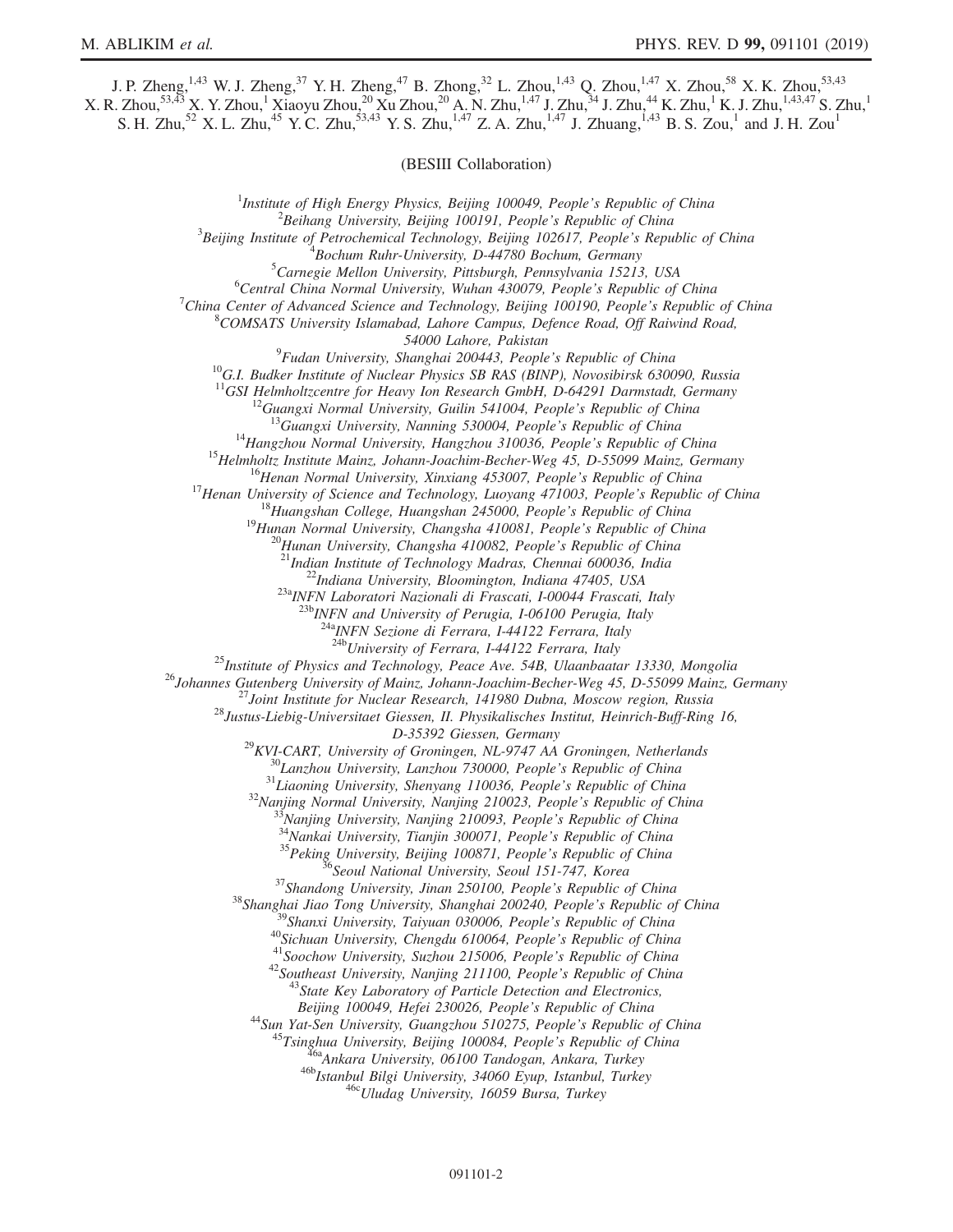<sup>46d</sup>Near East University, Nicosia, North Cyprus, Mersin 10, Turkey<br>
<sup>46d</sup>Near East University of Sciences, Beijing 100049, People's Republic of China<br>
<sup>48</sup>University of Hawaii, Honolulu, Hawaii 96822, USA<br>
<sup>49</sup>University

<sup>59</sup>Xinyang Normal University, Xinyang 464000, People's Republic of China<br><sup>60</sup>Zhejiang University, Hangzhou 310027, People's Republic of China<br><sup>61</sup>Zhengzhou University, Zhengzhou 450001, People's Republic of China

(Received 3 November 2018; published 13 May 2019)

We report the observation of W-annihilation decay  $D_s^+ \to \omega \pi^+$  and evidence for  $D_s^+ \to \omega K^+$  in a data sample corresponding to an integrated luminosity of  $3.19 \text{ fb}^{-1}$  collected with the BESIII detector at a center-of-mass energy  $\sqrt{s} = 4.178$  GeV. We obtain the branching fractions  $\mathcal{B}(D_s^+ \to \omega \pi^+) =$  $(1.77 \pm 0.32<sub>stat</sub> \pm 0.13<sub>sys</sub>) \times 10<sup>-3</sup>$  with a significance of 6.7 $\sigma$  and  $\mathcal{B}(D_s^+ \to \omega K^+) = (0.87 \pm 0.24<sub>stat</sub> \pm 0.024<sub>stat</sub> \pm 0.024<sub>stat</sub> \pm 0.024<sub>stat</sub> \pm 0.024<sub>stat</sub> \pm 0.024<sub>stat</sub> \pm 0.024<sub>stat</sub> \pm 0.024$  $0.08<sub>sys</sub>$ ) × 10<sup>-3</sup> with a significance of 4.4 $\sigma$ . This measurement provides critical information to determine the nonperturbative W-annihilation amplitudes and shows the potential of searching for  $CP$  asymmetry in  $D_s^+ \to \omega K^+$ .

DOI: [10.1103/PhysRevD.99.091101](https://doi.org/10.1103/PhysRevD.99.091101)

Also at the Functional Electronics Laboratory, Tomsk State University, Tomsk 634050, Russia.

<span id="page-2-0"></span><sup>d</sup>Also at the Novosibirsk State University, Novosibirsk 630090, Russia.

<span id="page-2-9"></span><sup>e</sup>Also at the NRC "Kurchatov Institute", PNPI, Gatchina 188300, Russia. [f](#page-0-4)

<span id="page-2-3"></span>Also at Istanbul Arel University, 34295 Istanbul, Turkey.

<span id="page-2-5"></span>[g](#page-0-5) Also at Goethe University Frankfurt, 60323 Frankfurt am Main, Germany.

<span id="page-2-2"></span><sup>h</sup>Also at Key Laboratory for Particle Physics, Astrophysics and Cosmology, Ministry of Education; Shanghai Key Laboratory for Particle Physics and Cosmology; Institute of Nuclear and Particle Phys[i](#page-0-7)cs, Shanghai 200240, People's Republic of China.

<span id="page-2-8"></span>Also at Government College Women University, Sialkot— 51310, Punjab, Pakistan. [j](#page-0-8)

<span id="page-2-4"></span>Also at Key Laboratory of Nuclear Physics and Ion-beam Application (MOE) and Institute of Modern Physics, Fudan University, Shanghai 200443, People's Republic of China. [k](#page-0-2)

<span id="page-2-7"></span><sup>k</sup>Currently at: Center for Underground Physics, Institute for Basic Science, Daejeon 34126, Korea.

<span id="page-2-6"></span>Also at Harvard University, Department of Physics, Cambridge, Massachusetts 02138, USA.

Published by the American Physical Society under the terms of the [Creative Commons Attribution 4.0 International](https://creativecommons.org/licenses/by/4.0/) license. Further distribution of this work must maintain attribution to the author(s) and the published article's title, journal citation, and DOI. Funded by SCOAP<sup>3</sup>.

Within the Standard Model of particle physics, direct CP violation (CPV) in hadronic decays can only be induced in decays that proceed via at least two distinct decay amplitudes with nontrivial strong and weak phase differences [\[1](#page-6-0)–3]. In the charm sector, examples for such decays are singly Cabibbo suppressed (SCS) decays including W-annihilation, tree and penguin amplitudes [1–[4\],](#page-6-0) for example  $D_s^+$   $\rightarrow \omega K^+$  and other *VP* final state (*V* and *P* refer to vector and pseudoscalar mesons, respectively). However, in D decays, the W-annihilation amplitude is shadowed by tree amplitudes and dominated by nonfactorizable longdistance effects induced by final-state interaction. The theoretical calculation of W-annihilation amplitude is unreliable, which results in some ambiguity in predictions of branching fractions (BFs) and CP asymmetry of related decays. Instead, experimental BF measurements of decays that proceed through W-annihilation are used as input in theoretical calculations [\[2](#page-6-1)–5]. Therefore, the BF of the Cabibbo favored (CF) decay  $D_s^+ \to \omega \pi^+$ , which proceeds only via the W-annihilation process [\[6\],](#page-6-2) provides direct knowledge of the W-annihilation amplitude.

Compared with the SCS decays, the BF of the CF decay is expected to be larger and may be measured with a higher precision, and is thus more useful experimental input in the W-annihilation amplitude determination. Evidence for

<span id="page-2-10"></span><sup>&</sup>lt;sup>[a](#page-0-0)</sup>Also at Bogazici University, 34342 Istanbul, Turkey.

<span id="page-2-1"></span><sup>&</sup>lt;sup>[b](#page-0-1)</sup>Also at the Moscow Institute of Physics and Technology, Moscow 141700, Russia.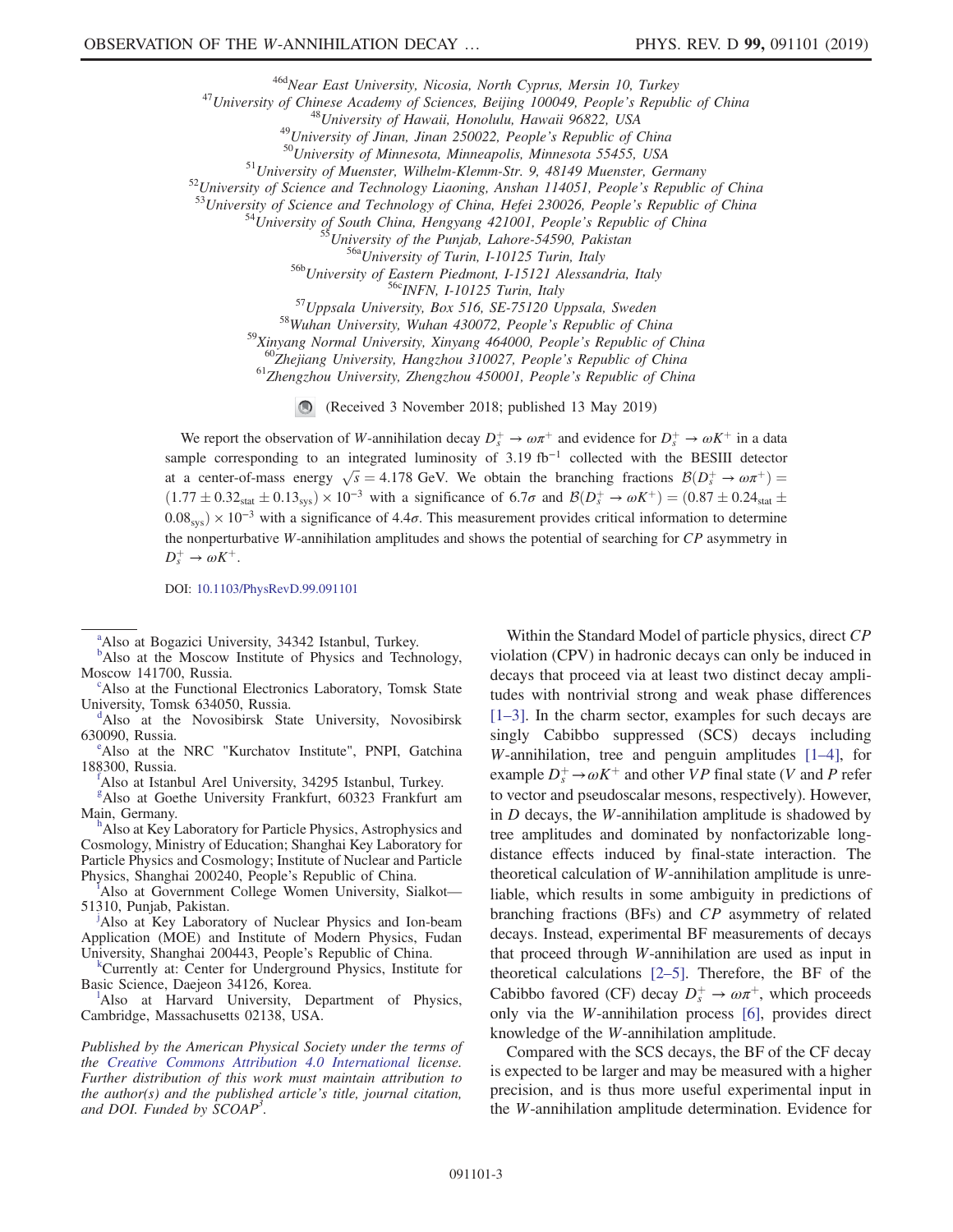$D_s^+ \rightarrow \omega \pi^+$  was first reported by CLEO II experiment in 1997, and a ratio  $\frac{\Gamma(D_s^+ \rightarrow \omega \pi^+)}{\Gamma(D_s^+ \rightarrow \omega \pi^+)}$  $\frac{\Gamma(D_s \to \omega \pi^+)}{\Gamma(D_s^+ \to \eta \pi^+)} = 0.16 \pm 0.04 \pm 0.03$  was measured based on 4.7 fb<sup>-1</sup> data taken at the  $\Upsilon(4S)$  peak [\[6\]](#page-6-2). Later in 2009, using a data sample corresponding to an integrated luminosity of  $0.586$  fb<sup>-1</sup> taken at a center-ofmass energy  $\sqrt{s} = 4.170$  GeV, the CLEO-c experiment observed  $6.0 \pm 2.4$  signal events and measured the absolute BF of  $D_s^+ \to \omega \pi^+$  to be  $(2.1 \pm 0.9 \pm 0.1) \times 10^{-3}$  [\[7\]](#page-6-3).

With the experimental measurements for  $D \rightarrow VP$ decays given in Particle Data Group (PDG) [\[8\],](#page-6-4) theorists predicted the BF and CP asymmetry for  $D_s^+ \to \omega K^+$  [\[3\]](#page-6-5), which implies the potential of searching for CPV in this decay. When the  $\rho - \omega$  mixing is considered, the BF and CP asymmetry are predicted to be  $0.07 \times 10^{-3}$  and  $-2.3 \times 10^{-3}$  [\[3\]](#page-6-5), respectively, where the asymmetry is among the largest CP asymmetries in D decays. However, when  $\rho - \omega$  mixing is neglected in this decay, the corresponding values are predicted to be  $0.6 \times 10^{-3}$  and  $-0.6 \times 10^{-3}$  [\[3\]](#page-6-5), respectively. The search for  $D_s^+ \to \omega K^+$ will test whether  $D_s^+ \to \omega K^+$  is a good decay to search for CPV in charm decays.

In this paper, we report measurements of the absolute BFs of the hadronic decays  $D_s^+ \to \omega \pi^+$  and  $D_s^+ \to \omega K^+$ (charge conjugation is implied throughout this paper). At the center-of-mass energy of  $\sqrt{s} = 4.178 \text{ GeV}$ , the  $D_s^+$ meson is predominantly produced through the process  $e^+e^- \rightarrow D_s^{*+}D_s^-$ , where the  $D_s^{*+}$  decays to either  $\gamma D_s^+$  or  $\pi^0 D_s^+$ . As a consequence, any event that contains a  $D_s^+$ meson also contains a  $D_s^-$  meson. This condition enables the usage of a powerful "double tag (DT)" technique [\[9\]](#page-6-6) to measure absolute BFs. Events with at least one  $D_s^-$  tag candidate reconstructed, which are referred to as "single tag (ST)" events, provide a sample with a known number of  $D_s^+D_s^-$  pairs. The ST events are selected by reconstructing a  $D_s^-$  meson in the two golden decays  $D_s^- \to K_S^0 K^-$  and  $K^+K^-\pi^-$ . The absolute BF of the signal mode ( $\mathcal{B}_{sig}$ ) is determined by forming  $D_s^+$  signal candidates with  $\omega \pi^+$  or  $\omega K^+$  from the tracks and clusters which are not used in the tag reconstruction in the events, where  $\omega$  is reconstructed in the decay  $\omega \to \pi^+ \pi^- \pi^0$ . The value of the BF is then obtained by

<span id="page-3-0"></span>
$$
\mathcal{B}_{\text{sig}} = Y_{\text{sig}} / \sum_{i} \frac{Y_{\text{tag}}^{i} e_{\text{tag,sig}}^{i}}{e_{\text{tag}}^{i}}, \tag{1}
$$

where  $Y_{sig}$  is DT yield,  $\epsilon_{tag, sig}^i$  is DT efficiency, and  $Y_{tag}^i$  and  $\epsilon_{\text{tag}}^i$  are ST yield and ST efficiency of the *i*th tag mode, respectively.

Simulations of the BESIII detector can be found in Ref. [\[10\].](#page-6-7) Two endcap time-of-flight systems were later upgraded with multigap resistive plate chambers [\[11\]](#page-6-8). Simulations of BESIII detector are based on GEANT4 [\[12\]](#page-6-9). A Monte Carlo (MC) sample, called "generic MC,"

includes all known open-charm processes,  $e^+e^- \rightarrow \gamma J/\psi$ and  $\gamma \psi$ (3686) due to the initial state radiation, and the processes without charm quark involved (continuum). The open-charm processes [\[8\]](#page-6-4) are generated with CONEXC [\[13\]](#page-6-10), considering the effects from initial state radiation and final state radiation. Decay modes with known BFs are simulated with EVTGEN [\[14\].](#page-6-11) The generators KKMC [\[15\]](#page-6-12) and BABAYAGA [\[16\]](#page-6-13) are used to simulate the continuum. The generic MC, corresponding to an effective luminosity of 110.6 fb<sup>-1</sup>, is used to determine the ST efficiency and estimate the background. An MC sample of  $D_s^+ \to \omega \pi^+$  or  $D_s^+ \to \omega K^+$ , along with  $D_s^-$  decaying to any known final states is generated to estimate the DT efficiency, which is called "signal MC."

The tag and signal candidates are constructed from individual  $\pi^+$ ,  $K^+$ ,  $K^0$  and  $\pi^0$  candidates in an event, where  $K_S^0$  and  $\pi^0$  are reconstructed from the decays  $K_S^0 \to$  $\pi^+\pi^-$  and  $\pi^0 \to \gamma\gamma$ , respectively. All charged tracks, except  $K_S^0$  daughters, are required to originate from within 10 cm (1 cm) along (perpendicular to) beam axis with respect to interaction point (IP) of the  $e^+e^-$  beams. The track polar angle ( $\theta$ ) is required to be within  $|\cos \theta| < 0.93$ . The combination of information about energy loss in multilayer drift chamber and time-of-flight is used to identify the species of charged particles by calculating a confidence level  $CL_K$  or  $CL_\pi$  that the track satisfies the hypothesis of being a K or  $\pi$ . The charged K and  $\pi$  candidates are required to satisfy  $CL_K > CL_\pi$  and  $CL_\pi > CL_K$ , respectively. The momenta of all pions are required to be greater than 0.1 GeV/ $c$ , in order to reject low momentum pions produced in  $D^*$  decay.

For  $K_S^0$  candidates, the related combinations of two oppositely charged tracks with mass hypotheses being set to  $m_{\pi}$  [\[8\]](#page-6-4) are required to have an invariant mass in the interval [0.487, 0.511] GeV/ $c^2$ . Here, the particle identification (PID) is not applied and the distances of closest approach to the IP are required to be less than 20 cm along the beam axis.

The energy of each photon from the  $\pi^0$  decay is required to be larger than 25 (50) MeV in the barrel (endcap) region of the electromagnetic calorimeter [\[10\].](#page-6-7) The opening angles between the photon and all the charged tracks should be larger than 10°. The invariant mass of the  $\gamma\gamma$ pair is required to be within the asymmetric intervals [0.115, 0.150] GeV/ $c^2$ . Furthermore, the  $\pi^0$  candidates are constrained to their nominal mass [\[8\]](#page-6-4) via a kinematic fit to improve their energy and momentum resolution.

For  $D_s$  candidate, the recoil mass  $M_{\text{rec}}$  is evaluated,  $M_{\rm rec} = \sqrt{\left(E_{\rm tot} - \sqrt{p_{D_s}^2 + m_{D_s}^2}\right)^2 - |\vec{p}_{\rm tot} - \vec{p}_{D_s}|^2}$  $\sqrt{(E_{\text{tot}} - \sqrt{p_{D_s}^2 + m_{D_s}^2})^2 - |\vec{p}_{\text{tot}} - \vec{p}_{D_s}|^2}$ , where  $E_{\text{tot}}$ ,  $p_{D_s}$ ,  $m_{D_s}$ ,  $\vec{p}_{\text{tot}}$  and  $\vec{p}_{D_s}$  are the total energy of  $e^+e^-$ , the momentum of the  $D_s$  candidate, the nominal mass of  $D_s$ [\[8\]](#page-6-4), the three-momentum vector of the colliding  $e^+e^$ system, and the three-momentum vector of the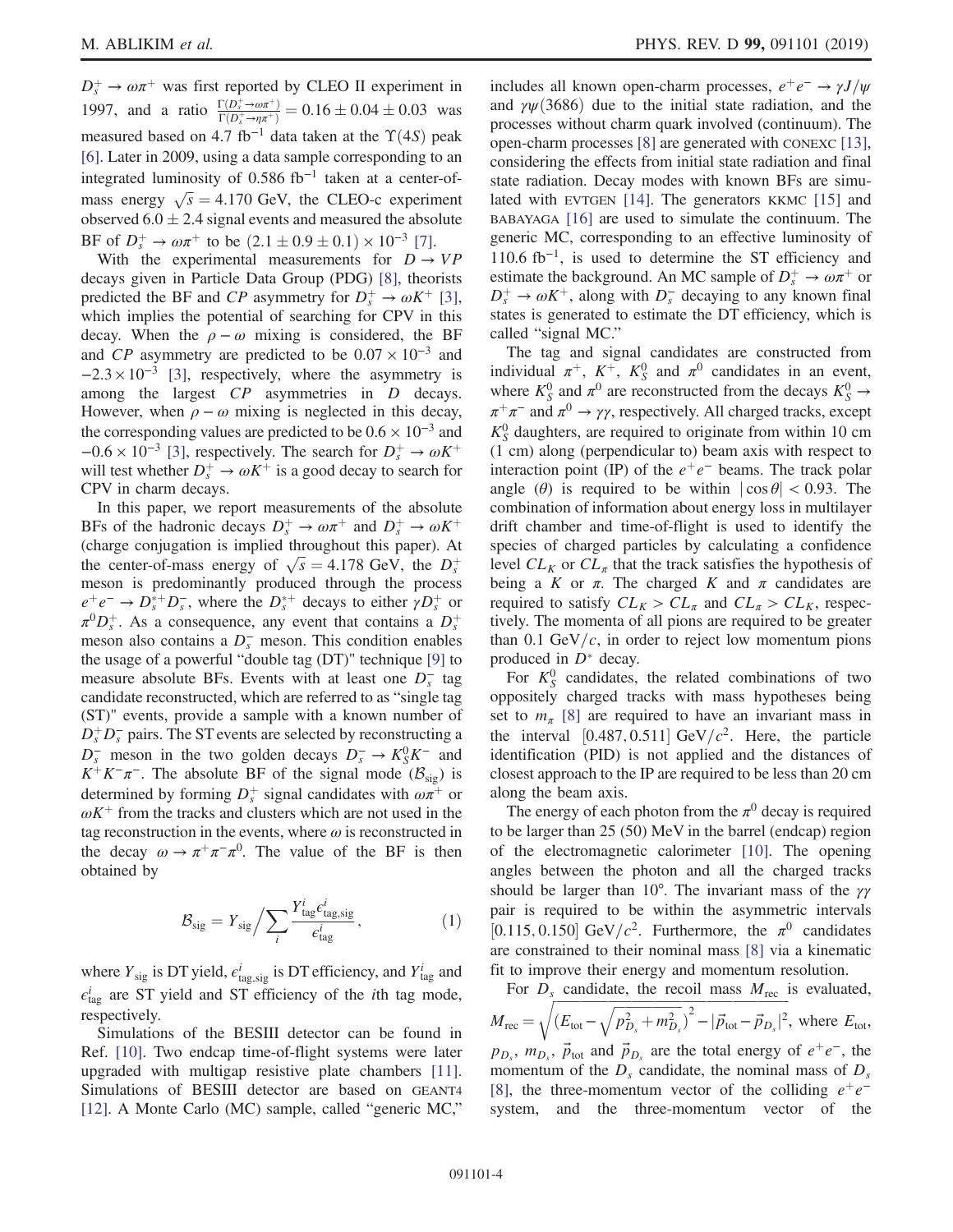<span id="page-4-0"></span>

FIG. 1. Fits to the  $M_{\text{tag}}$  spectra of (a)  $D_s^+ \rightarrow K_S^0 K^+$  and (b)  $D_s^+ \rightarrow K^-K^+\pi^+$ . The dots with error bars are data, the solid lines are the total fits, the dashed lines and the dotted lines are the shapes of signal and fitted background, respectively. The (green) filled histograms are the MC-simulated backgrounds. The  $D_s$ signal regions are between the arrows.

reconstructed  $D<sub>s</sub>$  candidate, respectively. To select the  $D_s^*D_s$  sample, the invariant mass and  $M_{\text{rec}}$  of all candidates are required to fall into the ranges [1.90, 2.03] GeV/ $c<sup>2</sup>$  and [2.05, 2.18] GeV/ $c^2$ , respectively. If there are multiple tag candidates for each mode in an event, the one with  $M_{\text{rec}}$ closest to  $m_{D_s^*}$  [\[8\]](#page-6-4) is chosen.

The ST yield in each decay is extracted from a fit to the invariant mass spectrum ( $M_{\text{tag}}$ ) of the ST  $D_s^-$  candidates. The fit results are shown in Fig. [1.](#page-4-0) The signal shape is modeled as a double Gaussian function (the sum of two Gaussian functions whose area ratio is left free), while the background is parametrized as a second-order Chebychev polynomial. Signal regions are defined as [1.948, 1.991] GeV/ $c^2$  for  $D_s^- \to K_S^0 K^-$  and [1.950, 1.986] GeV/ $c^2$  for  $D_s^- \to$  $K^+K^-\pi^-$ , respectively. The ST yields in the signal regions determined by the fit for  $D_s^- \to K_S^0 K^-$  and  $D_s^- \to K^+ K^- \pi^$ are  $32751 \pm 310$  and  $131862 \pm 770$ , respectively. For the tag mode  $D_s^-$  →  $K_S^0 K^-$ , a small peak of background events is observed in the signal region; this is due to  $D^- \rightarrow K_S^0 \pi^$ events with the  $\pi^-$  misidentified as a  $K^-$ . From the generic MC, the  $D^- \to K_S^0 \pi^-$  background is estimated to be around 250 events, corresponding to about 0.2% of the total ST yields, which is considered in the systematic uncertainty. For the tag mode  $D_s^- \to K^+ K^-\pi^-$ , a much smaller bump can also be found and the effect is negligible. For ST events with  $D_s^+$  signal candidates, we require that at least one of two candidates have  $M_{\text{rec}}$  greater than 2.10 GeV/ $c^2$ . If there is more than one signal candidate for each mode, the one with an average invariant mass of the two  $D<sub>s</sub>$  mesons closest to  $m_{D_s}$  is chosen.

Since the signal events are expected to peak at the  $\omega$  mass in  $\pi^+\pi^-\pi^0$  invariant mass  $(M_{\pi^+\pi^-\pi^0})$  spectrum,  $M_{\pi^+\pi^-\pi^0}$  is required to be within the interval [0.60, 0.95] GeV/ $c^2$ . For  $D_s^+ \to \omega \pi^+$ , two  $\pi^+ \pi^- \pi^0$  combinations are formed in each event. In the data sample, there are 5 events with both  $\pi^+\pi^-\pi^0$  combinations retained, which correspond to about 1% of all selected events. According to studies of generic MC, these events do not form any peak, thus they are

<span id="page-4-1"></span>TABLE I. The ST efficiencies  $\epsilon_{\text{tag}}$  and DT efficiencies  $\epsilon_{\text{tag,sig}}$ .

| Tag mode                                                                                                                            | $\epsilon_{\text{tag}}(\%)$ | $\epsilon_{\text{tag},\omega\pi^+}$ (%) $\epsilon_{\text{tag},\omega K^+}$ (%) |  |
|-------------------------------------------------------------------------------------------------------------------------------------|-----------------------------|--------------------------------------------------------------------------------|--|
| $D_s^ \rightarrow$ $K_s^0(\pi^+\pi^-)K^-$ 51.38 $\pm$ 0.25 12.53 $\pm$ 0.13 10.74 $\pm$ 0.11<br>$D^{-}_{s} \to K^{+} K^{-} \pi^{-}$ |                             | $38.44 \pm 0.08$ $979 \pm 0.06$ $8.81 \pm 0.06$                                |  |

neglected. For  $D_s^+ \to \omega K^+$ , background from the decay  $D_s^+ \rightarrow K_S^0 K^+ \pi^0$  has the same final-state particles as signal and forms a peak around the  $K^*(892)$  mass in the  $M_{\pi^+\pi^-\pi^0}$ spectrum. We further perform a  $K_S^0$  veto to suppress this background. If the invariant mass of the  $\pi^+\pi^-$  ( $M_{\pi\pi}$ ) combination in a  $D_s^+ \rightarrow \omega K^+$  signal candidate satisfies  $|M_{\pi\pi} - m_{K^0_S}| < 0.03 \text{ GeV}/c^2$  and the distance between the decay point and the IP has a significance of more than two standard deviations, the candidate is vetoed. This veto eliminates about 78% of  $D_s^+ \to K_S^0 K^+ \pi^0$  background, while retaining about 97% of signal events. After the  $K_S^0$  veto, this background is found to be negligible according to the generic MC.

The ST and DT efficiencies are determined from the generic MC and signal MC samples, respectively. All efficiencies are summarized in Table [I](#page-4-1).

The scatter plots of signal invariant mass spectrum  $(M_{sig})$ vs  $M_{\pi^+\pi^-\pi^0}$  for the two signal decays are shown in Fig. [2](#page-4-2). The correlation between  $M_{sig}$  and  $M_{\pi^+\pi^-\pi^0}$  for events away from the signal peak between  $M_{sig}$  and  $M_{\pi^+\pi^-\pi^0}$  is found to be −0.12 (0.39) for  $D_s^+$  →  $\omega \pi^+ (K^+)$ . The signal events are expected to peak at the  $D_s$  mass in the  $M_{sig}$  distribution and at the  $\omega$  mass in the  $M_{\pi^+\pi^-\pi^0}$  distribution. Thus we employ a two-dimensional (2D) fit to  $M_{\text{sig}}$  vs  $M_{\pi^+\pi^-\pi^0}$  distribution. Here, we neglect the correlation effect and consider it as a systematic uncertainty due to the fit procedure and correlations. The fit function is the sum of signal and background contributions, which are the products of corresponding one-dimensional (1D) functions described in the next paragraph. The signal function is the product of  $D_s$  signal function and  $\omega$  signal function. The background is the sum of three contributions: background neither peaking in the  $M_{\pi^+\pi^-\pi^0}$  distribution nor the  $M_{sig}$  distribution (BKGI), background peaking around the  $\omega$  mass in the  $M_{\pi^+\pi^-\pi^0}$  distribution (BKGII), and background peaking around the  $D_s$  mass in the  $M_{sig}$  distribution (BKGIII).

<span id="page-4-2"></span>

FIG. 2. The scatter plots of  $M_{\text{sig}}$  vs  $M_{\pi^+\pi^-\pi^0}$  for (a)  $D_s^+ \to \omega\pi^+$ and (b)  $D_s^+ \rightarrow \omega K^+$ .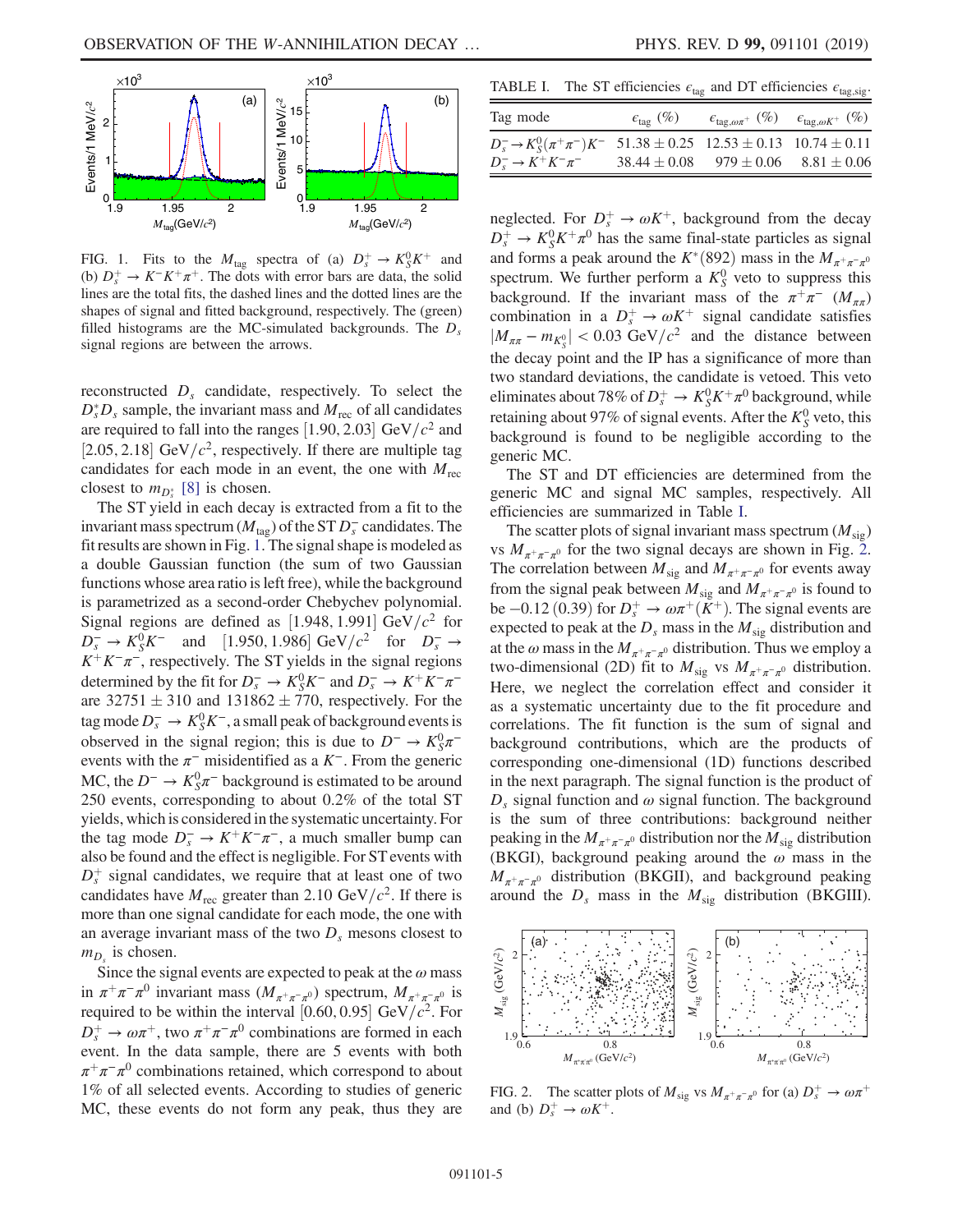<span id="page-5-0"></span>

FIG. 3. The projections of [(a) and (b)]  $M_{\pi^+\pi^-\pi^0}$ , and for [(c) and (d)]  $M_{sig}$  for the results of (a,c)  $D_s^+ \rightarrow \omega \pi^+$  and (b, d)  $D_s^+ \rightarrow \omega K^+$ . The dots with error bars are data, the (blue) solid lines describe the total fits, the (red) dashed lines describe the signal and the (dark green) dotted, (violet) dash-dotted, and (black) long dashed lines describe the BKGI, BKGII, and BKGIII, respectively. The BKGII comes from the non- $D_s$ processes involving  $\omega$ . The BKGIII comes from the contributions of other  $D_s^+$  decays to  $\pi^+\pi^-\pi^0\pi^+$  and  $\pi^+\pi^-\pi^0K^+$  final states for  $D_s^+ \to \omega \pi^+$  and  $D_s^+ \to \omega K^+$ , respectively.

The BKGI is modeled as the product of  $D_s$  background function and  $\omega$  background function. The BKGII (BKGIII) is modeled as the product of the  $D<sub>s</sub>$  background (signal) function and  $\omega$  signal (background) function.

The  $D_s$  signal function is constructed as the MCsimulated shape convolved with a Gaussian function. This Gaussian function describes the resolution difference between data and MC simulation. The  $D<sub>s</sub>$  background function is a second-order Chebychev polynomial. The parameters in  $D_s$  signal function and  $D_s$  background function are determined in the fit to  $M_{sig}$  spectrum of data. The  $\omega$  signal function is constructed as a Breit-Wigner function convolved with a Gaussian function. This convolved Gaussian function describes the detector resolution and its width is fixed to the value determined from a sample of  $e^+e^- \rightarrow K^+K^-\omega$ , whose observed yield is greater than the signal by two orders of magnitude. The  $\omega$  background function is described with a second-order Chebychev polynomial. All parameters in  $\omega$  signal function and  $\omega$ background function are determined by the fit to  $M_{\pi^+\pi^-\pi^0}$ spectrum of data, except for the width of Gaussian function in  $\omega$  signal function.

From the 2D fits, shown in Fig. [3,](#page-5-0) we obtain  $65.0 \pm 11.6$  $D_s^+ \rightarrow \omega \pi^+$  signal events and  $28.5 \pm 7.8$   $D_s^+ \rightarrow \omega K^+$ signal events with statistical significances of  $6.7\sigma$  and 4.4 $\sigma$ , respectively. With Eq. [\(1\)](#page-3-0) and the world averaged BFs of  $\omega \to \pi^+\pi^-\pi^0$  and  $\pi^0 \to \gamma\gamma$  [\[8\],](#page-6-4) the BFs are measured to be:  $\mathcal{B}(D_s^+ \to \omega \pi^+) = (1.77 \pm 0.32) \times 10^{-3}$ and  $\mathcal{B}(D_s^+ \to \omega K^+) = (0.87 \pm 0.24) \times 10^{-3}$ , where the

<span id="page-5-1"></span>TABLE II. Relative systematic uncertainties (%) in the BF measurements.

| Source                                                                              |     | $D_s^+ \rightarrow \omega \pi^+$ $D_s^+ \rightarrow \omega K^+$ |
|-------------------------------------------------------------------------------------|-----|-----------------------------------------------------------------|
| $M_{\text{rec}}$ requirement                                                        | 0.1 |                                                                 |
| Momentum requirement on pion                                                        | 1.7 |                                                                 |
| $K_S^0$ veto                                                                        | .   | 0.1                                                             |
| PID of $K^{\pm}, \pi^{\pm}$                                                         | 1.5 | 1.5                                                             |
| Tracking of $K^{\pm}, \pi^{\pm}$                                                    | 3.0 | 3.0                                                             |
| $\pi^0$ reconstruction                                                              | 1.8 | 1.9                                                             |
| MC statistics                                                                       | 0.6 | 0.6                                                             |
| Background description                                                              | 4.1 | 4.6                                                             |
| Signal description                                                                  | 3.3 | 5.3                                                             |
| ST yield determination                                                              | 1.3 | 1.3                                                             |
| Fit procedure and correlation                                                       |     | 2.4                                                             |
| $\mathcal{B}(\omega \to \pi^+ \pi^- \pi^0) \& \mathcal{B}(\pi^0 \to \gamma \gamma)$ |     | 0.8                                                             |
| Total                                                                               | 7.4 | 8.7                                                             |

uncertainties are statistical. The systematic uncertainties are estimated and summarized in Table [II,](#page-5-1) where the total systematic uncertainty is obtained by adding the individual terms in quadrature.

All the systematic uncertainties due to the selection criteria come from the differences of the selection efficiencies between data and MC simulation. The uncertainties due to the  $M_{rec}$  requirement and pion-momentum requirement are 0.1% and 1.7%, respectively. They are estimated with a control sample of  $D_s^+ \to \pi^+ \pi^- \pi^+ \eta$ ,  $\eta \to \gamma \gamma$ , with  $\eta'$ decays removed by requiring the invariant mass of  $\pi^+\pi^-\eta$ to be greater than  $1.0 \,\text{GeV}/c^2$ , where the selection criteria of  $\eta$  are the same as those used for  $\pi^0$  expect that the  $\gamma\gamma$ invariant mass window is [0.490, 0.580] GeV/ $c^2$ . The uncertainty due to the  $K_S^0$  veto is 0.1%, which is estimated with a control sample of  $D^0 \to K_S^0 \omega$ . The uncertainties for charged tracks selection are determined to be 0.5%/track for PID and 1.0%/track for tracking using a control sample of  $e^+e^- \rightarrow K^+K^-\pi^+\pi^-$ . The uncertainty of the  $\pi^0$ reconstruction efficiency is estimated with a control sample of  $e^+e^- \rightarrow K^+K^-\pi^+\pi^-\pi^0$ , and is determined to be 1.8%  $(1.9\%)$  for  $D_s^+ \to \omega \pi^+(K^+)$ . The uncertainty due to the MC statistics is 0.6%.

The uncertainties due to the background description are 4.1% and 4.6% for  $D_s \rightarrow \omega \pi^+$  and  $D_s \rightarrow \omega K^+$ , respectively. They are estimated by narrowing the fit ranges of  $M_{\pi^+\pi^-\pi^0}$  and  $M_{\text{sig}}$  to [0.65, 0.90] GeV/ $c^2$  and [1.91, 2.02] GeV/ $c^2$ , respectively, and replacing the second-order Chebychev polynomial in  $f_{D_s}^{\text{poly}}$  and  $f_{\omega}^{\text{poly}}$  by a first-order Chebychev polynomial. The uncertainties due to the signal description are 3.3% and 5.3% for  $D_s \to \omega \pi^+$ and  $D_s \rightarrow \omega K^+$ , respectively. They are estimated by varying the masses and resolutions of the  $\omega$  and  $D_s$  within their uncertainties [\[17\]](#page-6-14). The uncertainty related to ST yield determination is 1.3%, including the effects from signal shape, background shape and fit range in the fits